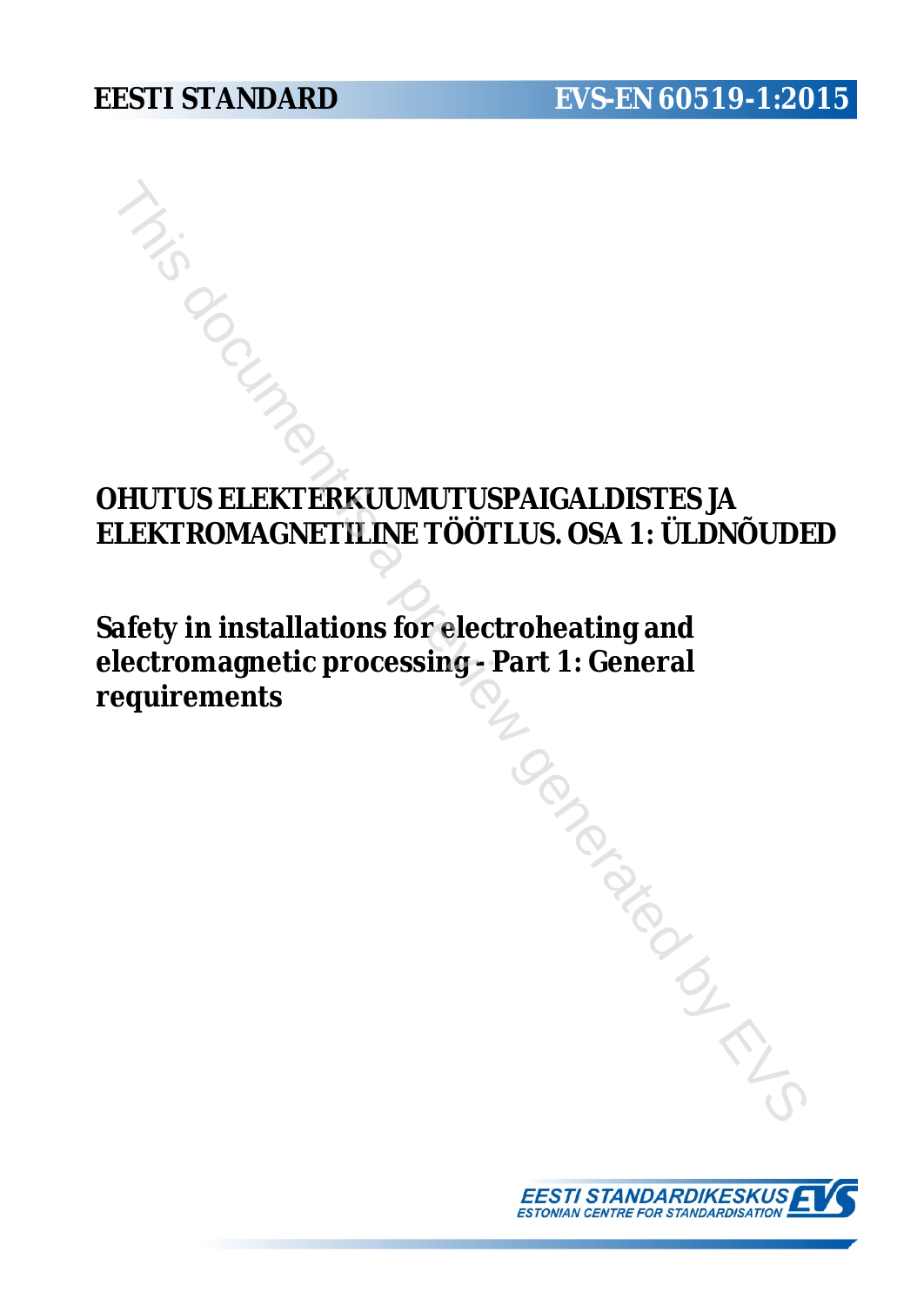#### **EESTI STANDARDI EESSÕNA NATIONAL FOREWORD**

| See Eesti standard<br>ingliskeelset teksti.                                                                                                                                                                            | EVS-EN 60519-1:2015 This Estonian standard EVS-EN 60519-1:2015<br>sisaldab Euroopa standardi EN 60519-1:2015 consists of the English text of the European<br>standard EN 60519-1:2015. |
|------------------------------------------------------------------------------------------------------------------------------------------------------------------------------------------------------------------------|----------------------------------------------------------------------------------------------------------------------------------------------------------------------------------------|
| Standard<br>sellekohase<br>on jõustunud<br>avaldamisega EVS Teatajas                                                                                                                                                   | teate This standard has been endorsed<br>with a<br>notification published in the official bulletin of the<br>Estonian Centre for Standardisation.                                      |
| Euroopa standardimisorganisatsioonid on teinud  <br>Euroopa<br>standardi rahvuslikele<br>liikmetele<br>kättesaadavaks 22.05.2015.                                                                                      | Date of Availability of the European standard is<br>22.05.2015.                                                                                                                        |
| Standard<br>kättesaadav<br>Eesti  <br>on<br>Standardikeskusest.                                                                                                                                                        | The standard is available from the Estonian Centre<br>for Standardisation.                                                                                                             |
| vormi või saates e-kirja meiliaadressile <u>standardiosakond@evs.ee</u> .<br>ICS 25.180.10                                                                                                                             | Tagasisidet standardi sisu kohta on võimalik edastada, kasutades EVS-i veebilehel asuvat tagasiside                                                                                    |
|                                                                                                                                                                                                                        |                                                                                                                                                                                        |
| Standardite reprodutseerimise ja levitamise õigus kuulub Eesti Standardikeskusele                                                                                                                                      |                                                                                                                                                                                        |
| Andmete paljundamine, taastekitamine, kopeerimine, salvestamine elektroonsesse süsteemi või edastamine ükskõik millises<br>vormis või millisel teel ilma Eesti Standardikeskuse kirjaliku loata on keelatud.           |                                                                                                                                                                                        |
| Kui Teil on küsimusi standardite autorikaitse kohta, võtke palun ühendust Eesti Standardikeskusega:<br>Aru 10, 10317 Tallinn, Eesti; koduleht www.evs.ee; telefon 605 5050; e-post info@evs.ee                         |                                                                                                                                                                                        |
| The right to reproduce and distribute standards belongs to the Estonian Centre for Standardisation                                                                                                                     |                                                                                                                                                                                        |
| No part of this publication may be reproduced or utilized in any form or by any means, electronic or mechanical, including<br>ohotocopying, without a written permission from the Estonian Centre for Standardisation. |                                                                                                                                                                                        |
| If you have any questions about copyright, please contact Estonian Centre for Standardisation:                                                                                                                         |                                                                                                                                                                                        |
|                                                                                                                                                                                                                        |                                                                                                                                                                                        |

#### ICS 25.180.10

Aru 10, 10317 Tallinn, Estonia; homepage [www.evs.ee](http://www.evs.ee/); phone +372 605 5050; e-mail info@evs.ee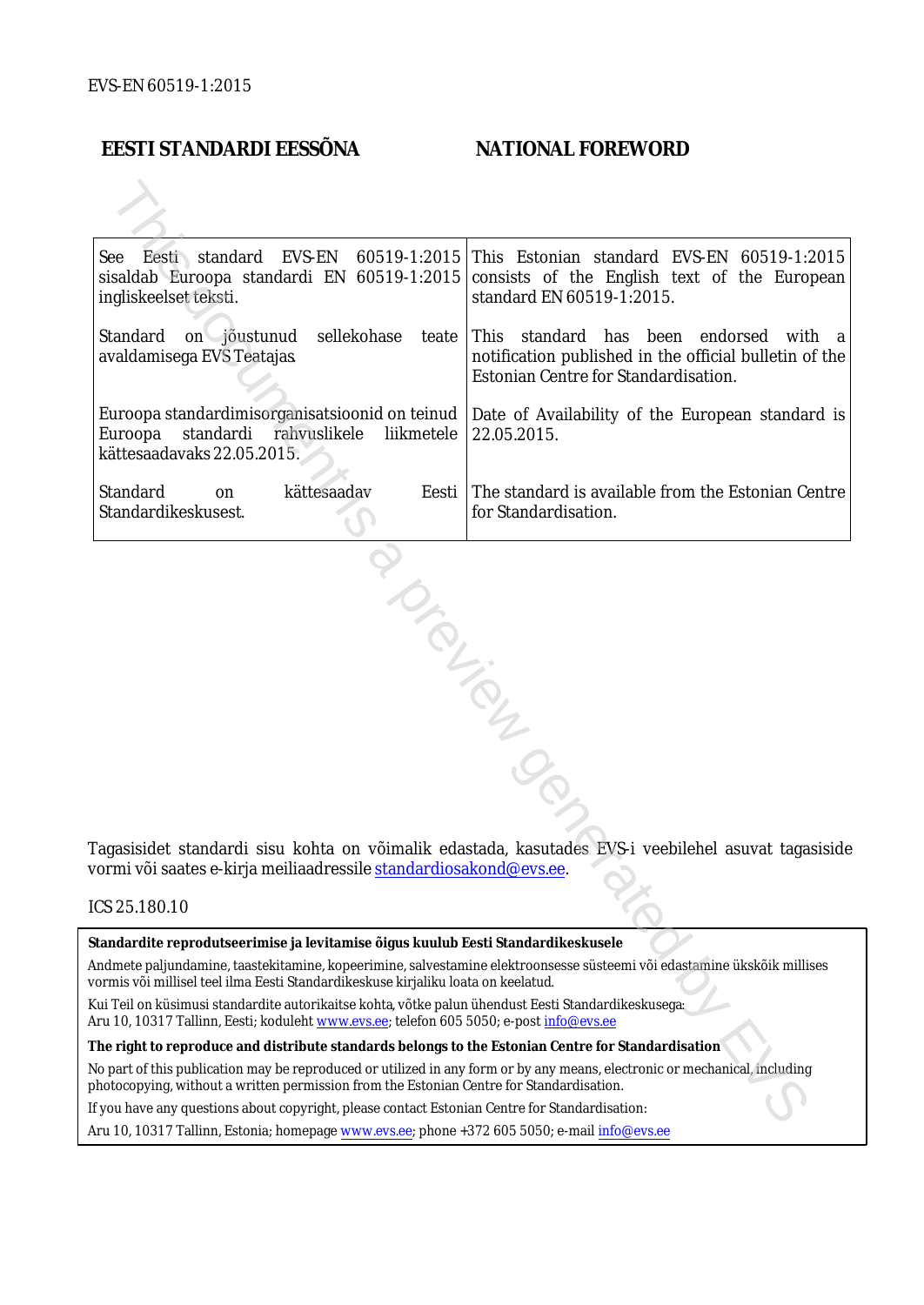# EUROPEAN STANDARD NORME EUROPÉENNE EUROPÄISCHE NORM

## **EN 60519-1**

May 2015

ICS 25.180.10 Supersedes EN 60519-1:2011

English Version

# Safety in installations for electroheating and electromagnetic processing - Part 1: General requirements (IEC 60519-1:2015) The first external interaction of the control of the control of the control of the control of the control of the control of the control of the control of the control of the control of the control of the control of the con

Sécurité dans les installations destinées au traitement électrothermique et électromagnétique - Partie 1: Exigences générales (IEC 60519-1:2015)

Sicherheit in Elektrowärmeanlagen und Anlagen für elektromagnetische Bearbeitungsprozesse - Teil 1: Allgemeine Anforderungen (IEC 60519-1:2015)

This European Standard was approved by CENELEC on 2015-04-14. CENELEC members are bound to comply with the CEN/CENELEC Internal Regulations which stipulate the conditions for giving this European Standard the status of a national standard without any alteration.

Up-to-date lists and bibliographical references concerning such national standards may be obtained on application to the CEN-CENELEC Management Centre or to any CENELEC member.

This European Standard exists in three official versions (English, French, German). A version in any other language made by translation under the responsibility of a CENELEC member into its own language and notified to the CEN-CENELEC Management Centre has the same status as the official versions.

CENELEC members are the national electrotechnical committees of Austria, Belgium, Bulgaria, Croatia, Cyprus, the Czech Republic, Denmark, Estonia, Finland, Former Yugoslav Republic of Macedonia, France, Germany, Greece, Hungary, Iceland, Ireland, Italy, Latvia, Lithuania, Luxembourg, Malta, the Netherlands, Norway, Poland, Portugal, Romania, Slovakia, Slovenia, Spain, Sweden, Switzerland, Turkey and the United Kingdom.



European Committee for Electrotechnical Standardization Comité Européen de Normalisation Electrotechnique Europäisches Komitee für Elektrotechnische Normung

**CEN-CENELEC Management Centre: Avenue Marnix 17, B-1000 Brussels**

© 2015 CENELEC All rights of exploitation in any form and by any means reserved worldwide for CENELEC Members.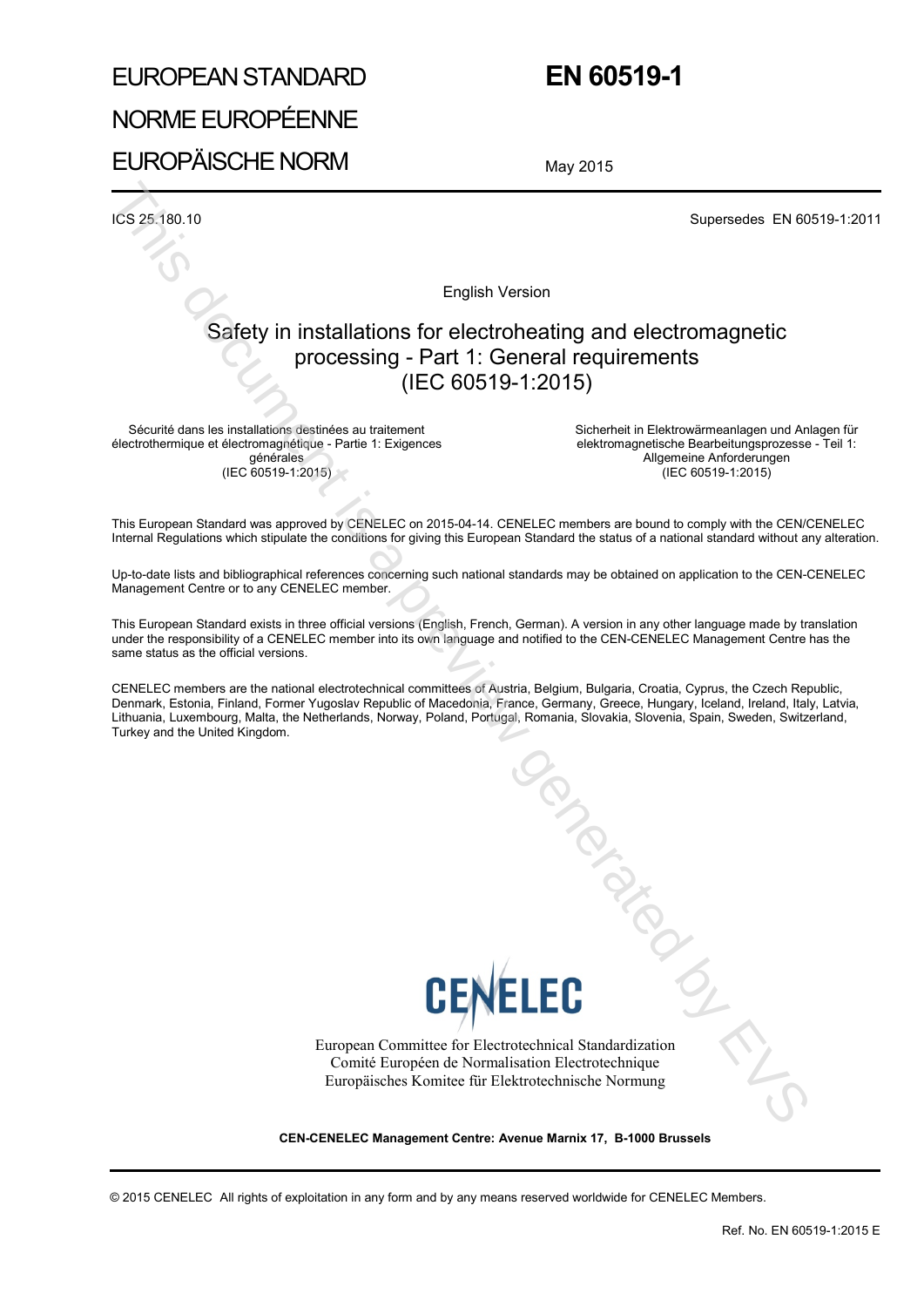#### **Foreword**

The text of document 27/947/FDIS, future edition 5 of IEC 60519-1, prepared by IEC/TC 27 "Industrial electroheating and electromagnetic processing" was submitted to the IEC-CENELEC parallel vote and approved by CENELEC as EN 60519-1:2015.

| $\bullet$ | latest date by which the document has to be<br>implemented at national level by<br>publication of an identical national<br>standard or by endorsement | (dop) | 2016-01-14 |
|-----------|-------------------------------------------------------------------------------------------------------------------------------------------------------|-------|------------|
| $\bullet$ | latest date by which the national<br>standards conflicting with the<br>document have to be withdrawn                                                  | (dow) | 2018-04-14 |

#### **Endorsement notice**

| City in the city of the city of the contraction of the contraction of the contraction of the city of the city<br>approved by CENELEC as EN 60519-1:2015.                                                                      |             |                                      |            |  |
|-------------------------------------------------------------------------------------------------------------------------------------------------------------------------------------------------------------------------------|-------------|--------------------------------------|------------|--|
| The following dates are fixed:                                                                                                                                                                                                |             |                                      |            |  |
| latest date by which the document has to be<br>$\bullet$<br>implemented at national level by<br>publication of an identical national<br>standard or by endorsement                                                            |             | (dop)                                | 2016-01-14 |  |
| latest date by which the national<br>$\bullet$<br>standards conflicting with the<br>document have to be withdrawn                                                                                                             |             | (dow)                                | 2018-04-14 |  |
| This document supersedes EN 60519-1:2011                                                                                                                                                                                      |             |                                      |            |  |
| Attention is drawn to the possibility that some of the elements of this document may be the subject of<br>patent rights. CENELEC [and/or CEN] shall not be held responsible for identifying any or all such<br>patent rights. |             |                                      |            |  |
| This document has been prepared under a mandate given to CENELEC by the European Commission<br>and the European Free Trade Association, and supports essential requirements of EU Directive(s).                               |             |                                      |            |  |
| For the relationship with EU Directive(s) see informative Annex ZZ, which is an integral part of this<br>document.                                                                                                            |             |                                      |            |  |
| This standard covers the Principle Elements of the Safety Objectives for Electrical Equipment<br>Designed for Use within Certain Voltage Limits (LVD - 2006/95/EC).                                                           |             |                                      |            |  |
|                                                                                                                                                                                                                               |             | <b>Endorsement notice</b>            |            |  |
| The text of the International Standard IEC 60519-1:2015 was approved by CENELEC as a European<br>Standard without any modification.                                                                                           |             |                                      |            |  |
| In the official version, for Bibliography, the following notes have to be added for the standards indicated:                                                                                                                  |             |                                      |            |  |
| IEC 60079 (series)                                                                                                                                                                                                            | <b>NOTE</b> | Harmonized as EN 60079 (series).     |            |  |
| IEC 60204 (series)                                                                                                                                                                                                            | <b>NOTE</b> | Harmonized as EN 60204 (series).     |            |  |
| IEC 60335 (series)                                                                                                                                                                                                            | <b>NOTE</b> | Harmonized as EN 60335 (series).     |            |  |
| IEC 60601 (series)                                                                                                                                                                                                            | <b>NOTE</b> | Harmonized as EN 60601 (series).     |            |  |
| IEC 60974 (series)                                                                                                                                                                                                            | <b>NOTE</b> | Harmonized as EN 60974 (series).     |            |  |
| IEC 61140:2001                                                                                                                                                                                                                | <b>NOTE</b> | Harmonized as EN 61140:2001.         |            |  |
| IEC 61140:2001/A1:2004                                                                                                                                                                                                        | <b>NOTE</b> | Harmonized as EN 61140:2001/A1:2006. |            |  |
| IEC 61439 (series)                                                                                                                                                                                                            | <b>NOTE</b> | Harmonized as EN 61439 (series).     |            |  |
| IEC 62226 (series)                                                                                                                                                                                                            | <b>NOTE</b> | Harmonized as EN 62226 (series).     |            |  |
| IEC 62271 (series)                                                                                                                                                                                                            | <b>NOTE</b> | Harmonized as EN 62271 (series).     |            |  |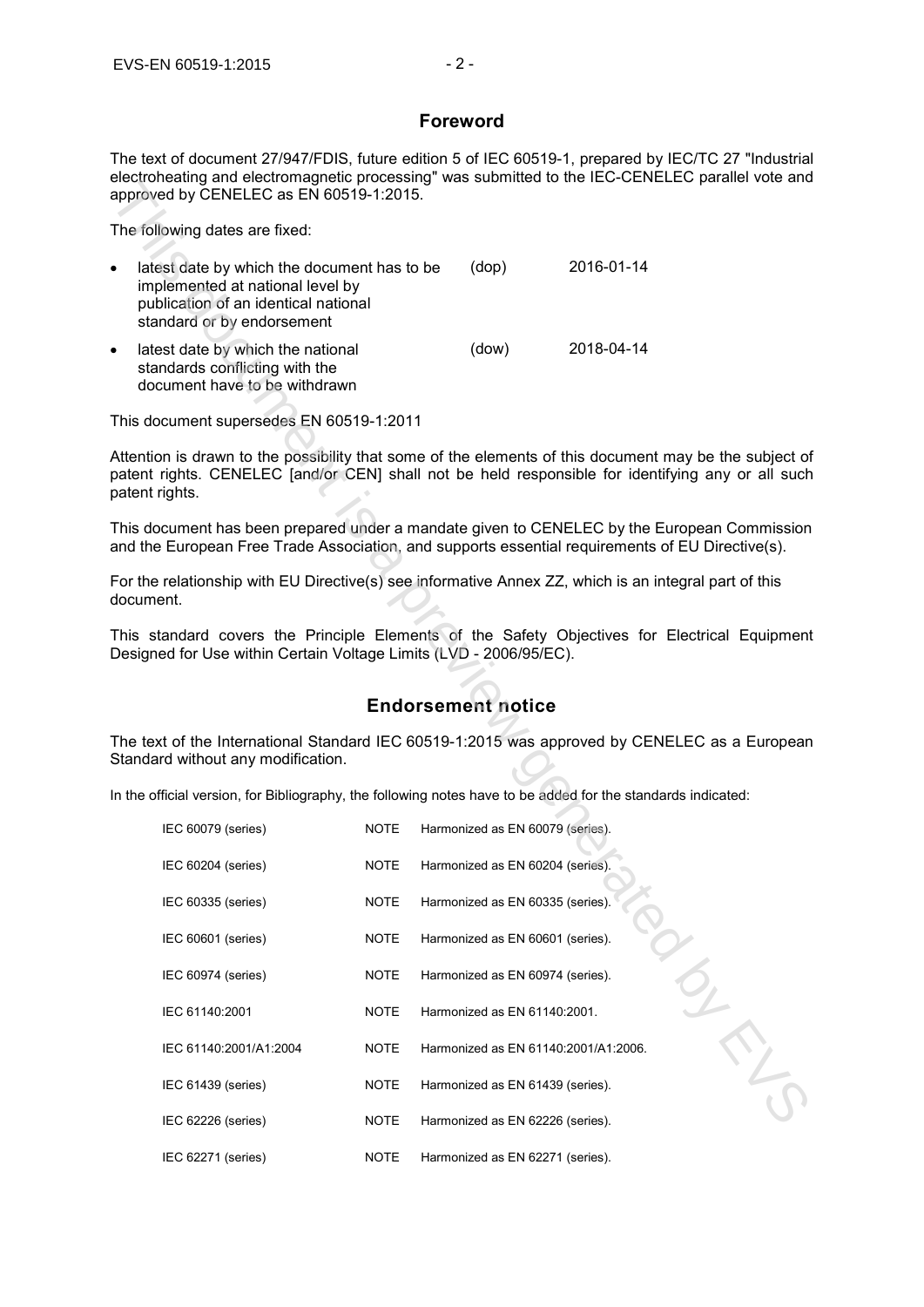| IEC 62311       | <b>NOTE</b> | Harmonized as EN 62311.           |
|-----------------|-------------|-----------------------------------|
| ISO 5349-1:2001 | <b>NOTE</b> | Harmonized as EN ISO 5349-1:2001. |
| ISO 7010        | <b>NOTE</b> | Harmonized as EN ISO 7010.        |
| ISO 15265:2004  | <b>NOTE</b> | Harmonized as EN ISO 15265:2004.  |
|                 |             |                                   |
|                 |             |                                   |
|                 |             |                                   |
| OCIUMPOL        |             |                                   |
|                 |             |                                   |
|                 |             |                                   |
|                 |             |                                   |
|                 |             |                                   |
|                 |             | Drainy of                         |
|                 |             |                                   |
|                 |             |                                   |
|                 |             |                                   |
|                 |             |                                   |
|                 |             |                                   |
|                 |             |                                   |
|                 |             | INDEPENDENCE                      |
|                 |             |                                   |
|                 |             |                                   |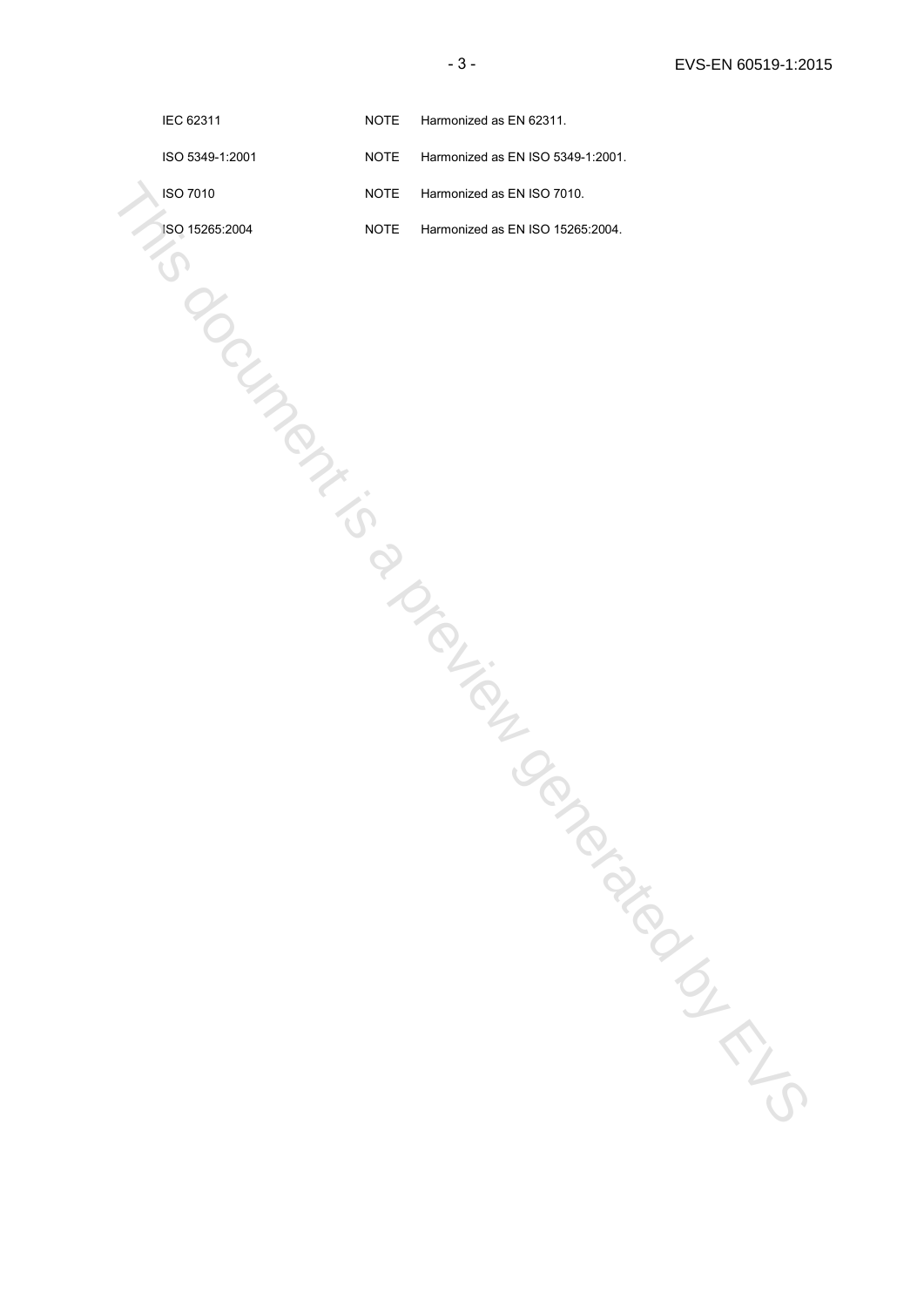### **Annex ZA**

(normative)

#### **Normative references to international publications with their corresponding European publications**

|                                   |             | Normative references to international publications<br>with their corresponding European publications                                                                                                                                                                                                       |                                    |             |
|-----------------------------------|-------------|------------------------------------------------------------------------------------------------------------------------------------------------------------------------------------------------------------------------------------------------------------------------------------------------------------|------------------------------------|-------------|
|                                   |             | The following documents, in whole or in part, are normatively referenced in this document and are<br>indispensable for its application. For dated references, only the edition cited applies. For undated<br>references, the latest edition of the referenced document (including any amendments) applies. |                                    |             |
| EN/HD applies.                    |             | NOTE 1 When an International Publication has been modified by common modifications, indicated by (mod), the relevant                                                                                                                                                                                       |                                    |             |
| www.cenelec.eu.                   |             | NOTE 2 Up-to-date information on the latest versions of the European Standards listed in this annex is available here:                                                                                                                                                                                     |                                    |             |
| <b>Publication</b><br>IEC 60071-1 | <u>Year</u> | Title<br>Insulation co-ordination - Part 1:<br>Definitions, principles and rules                                                                                                                                                                                                                           | EN/HD<br>EN 60071-1                | <u>Year</u> |
| IEC 60204-1 (mod) 2005            |             | Safety of machinery - Electrical equipment EN 60204-1<br>of machines - Part 1: General requirements                                                                                                                                                                                                        |                                    | 2006        |
| +A1                               | 2008        |                                                                                                                                                                                                                                                                                                            | $+A1$<br>+corrigendum Feb. 2010    | 2009        |
| IEC 60204-11                      | 2000        | Safety of machinery - Electrical equipment EN 60204-11<br>of machines - Part 11: Requirements for<br>HV equipment for voltages above 1 000 V<br>a.c. or 1 500 V d.c. and not exceeding 36<br>kV                                                                                                            |                                    | 2000        |
| IEC 60228                         |             | Conductors of insulated cables                                                                                                                                                                                                                                                                             | +corrigendum Feb. 2010<br>EN 60228 |             |
| IEC 60335-<br>1:2010/A1:2013      | 2013        |                                                                                                                                                                                                                                                                                                            | +corrigendum May -                 |             |
| IEC 60335-1 (mod) 2010            |             | Household and similar electrical appliancesEN 60335-1<br>- Safety - Part 1: General requirements                                                                                                                                                                                                           |                                    | 2012        |
|                                   |             |                                                                                                                                                                                                                                                                                                            | $+A11$                             | 2014        |
| IEC 60335-2-24                    |             | Household and similar electrical appliances EN 60335-2-24<br>- Safety - Part 2-24: Particular<br>requirements for refrigerating appliances,                                                                                                                                                                | +AC                                | 2014        |
| IEC 60335-2-89                    |             | ice-cream appliances and ice makers<br>Household and similar electrical appliances EN 60335-2-89<br>- Safety - Part 2-89: Particular<br>requirements for commercial refrigerating<br>appliances with an incorporated or remote<br>refrigerant condensing unit or compressor                                |                                    |             |
| IEC 60364-1 (mod) 2005            |             | Low-voltage electrical installations - Part 1: HD 60364-1<br>Fundamental principles, assessment of                                                                                                                                                                                                         | +AC                                | 2008        |
| IEC 60364-4-41                    |             | general characteristics, definitions<br>Low-voltage electrical installations - Part 4- HD 60364-4-41<br>41: Protection for safety - Protection<br>against electric shock                                                                                                                                   |                                    |             |
| IEC 60364-4-42                    |             | Low-voltage electrical installations - Part 4-HD 60364-4-42<br>42: Protection for safety - Protection<br>against thermal effects                                                                                                                                                                           | +corrigendum Jul.                  |             |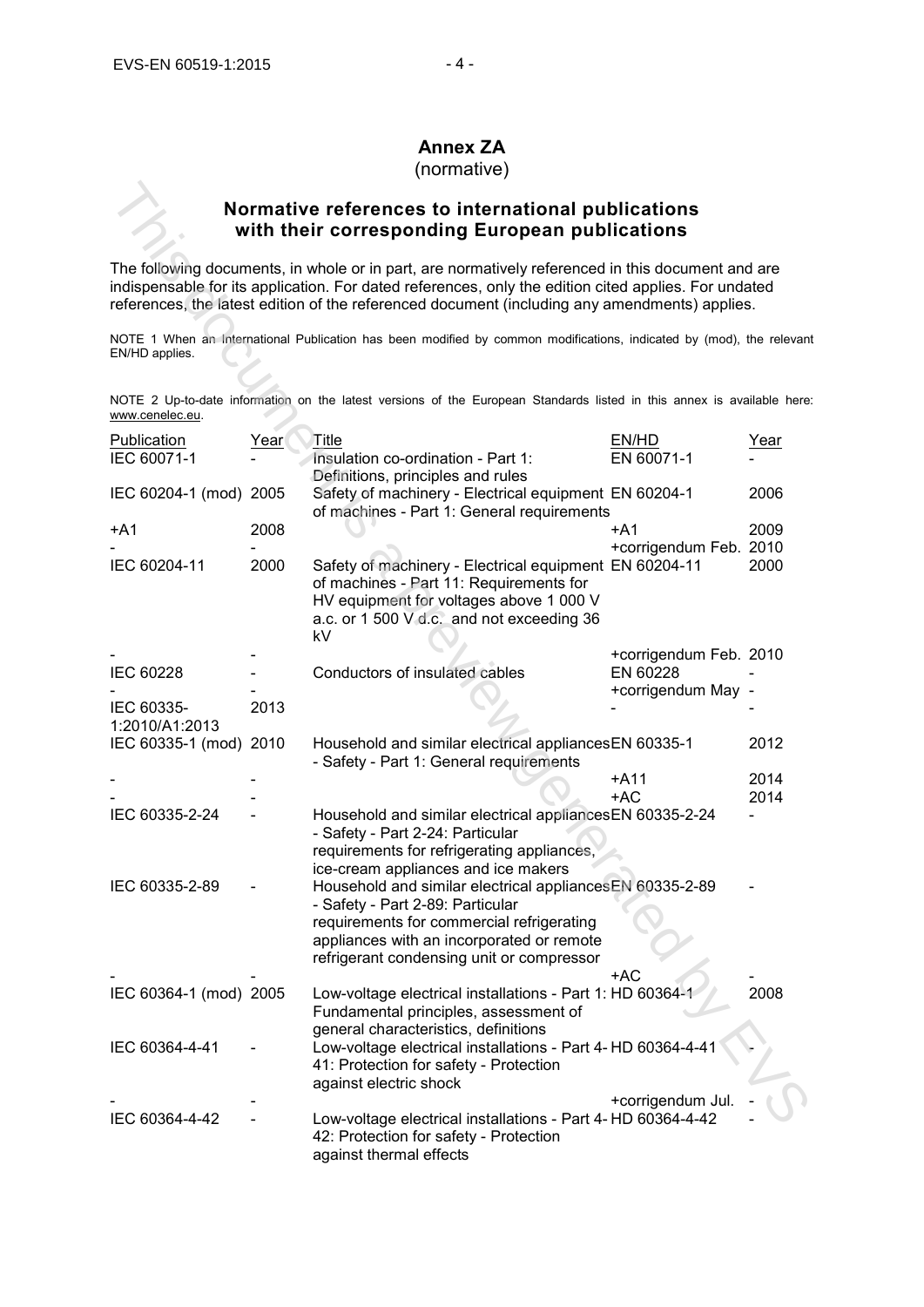| IEC 60364-4-44   |      | Low-voltage electrical installations - Part 4-HD 60364-4-442<br>44: Protection for safety - Protection<br>against voltage disturbances and                                                                                                                                           |                     |      |
|------------------|------|--------------------------------------------------------------------------------------------------------------------------------------------------------------------------------------------------------------------------------------------------------------------------------------|---------------------|------|
| IEC 60364-5-53   |      | electromagnetic disturbances<br>Electrical installations of buildings - Part 5- -<br>53: Selection and erection of electrical<br>equipment - Isolation, switching and control                                                                                                        |                     |      |
| IEC 60364-5-54   |      | Low-voltage electrical installations - Part 5-HD 60364-5-54<br>54: Selection and erection of electrical<br>equipment - Earthing arrangements and<br>protective conductors                                                                                                            |                     |      |
| IEC 60398        |      | Installations for electroheating and<br>electromagnetic processing - General<br>performance test methods                                                                                                                                                                             |                     |      |
| IEC 60417        |      | Graphical symbols for use on equipment                                                                                                                                                                                                                                               |                     |      |
| <b>IEC 60445</b> |      | Basic and safety principles for man-<br>machine interface, marking and<br>identification - Identification of equipment<br>terminals, conductor terminations and<br>conductors                                                                                                        | EN 60445            |      |
| IEC 60529        |      | Degrees of protection provided by<br>enclosures (IP Code)                                                                                                                                                                                                                            |                     |      |
| IEC 60664-1      |      | Insulation coordination for equipment<br>within low-voltage systems - Part 1:<br>Principles, requirements and tests                                                                                                                                                                  | EN 60664-1          |      |
| IEC 60825-1      |      | Safety of laser products - Part 1:<br>Equipment classification and requirements                                                                                                                                                                                                      | EN 60825-1          |      |
| IEC 60865-1      |      | Short-circuit currents - Calculation of<br>effects - Part 1: Definitions and calculation<br>methods                                                                                                                                                                                  | EN 60865-1          |      |
| IEC 60909-0      |      | Short-circuit currents in three-phase a.c.<br>systems - Part 0: Calculation of currents                                                                                                                                                                                              | EN 60909-0          |      |
| <b>IEC 60990</b> | 1999 | Methods of measurement of touch current EN 60990<br>and protective conductor current                                                                                                                                                                                                 |                     | 1999 |
| IEC 61000-3-3    |      | Electromagnetic compatibility (EMC) - Part EN 61000-3-3<br>3-3: Limits - Limitation of voltage changes,<br>voltage fluctuations and flicker in public<br>low-voltage supply systems, for equipment<br>with rated current 16 A per phase and not<br>subject to conditional connection |                     |      |
| IEC 61000-3-11   |      | Electromagnetic compatibility (EMC) - Part EN 61000-3-11<br>3-11: Limits - Limitation of voltage<br>changes, voltage fluctuations and flicker in<br>public low-voltage supply systems -<br>Equipment with rated current $\leq$ 75 A and<br>subject to conditional connection         |                     |      |
| IEC 61000-6-2    |      | Electromagnetic compatibility (EMC) - Part EN 61000-6-2<br>6-2: Generic standards - Immunity for<br>industrial environments                                                                                                                                                          |                     |      |
|                  |      |                                                                                                                                                                                                                                                                                      | +corrigendum Sep. - |      |
| IEC 61000-6-4    |      | Electromagnetic compatibility (EMC) - Part EN 61000-6-4<br>6-4: Generic standards - Emission<br>standard for industrial environments                                                                                                                                                 |                     |      |
| IEC 61010-1      | 2010 | Safety requirements for electrical<br>equipment for measurement, control and<br>laboratory use - Part 1: General                                                                                                                                                                     | EN 61010-1          | 2010 |
| IEC 61082-1      |      | requirements<br>Preparation of documents used in<br>electrotechnology - Part 1: General<br>requirements                                                                                                                                                                              | EN 61082-1          |      |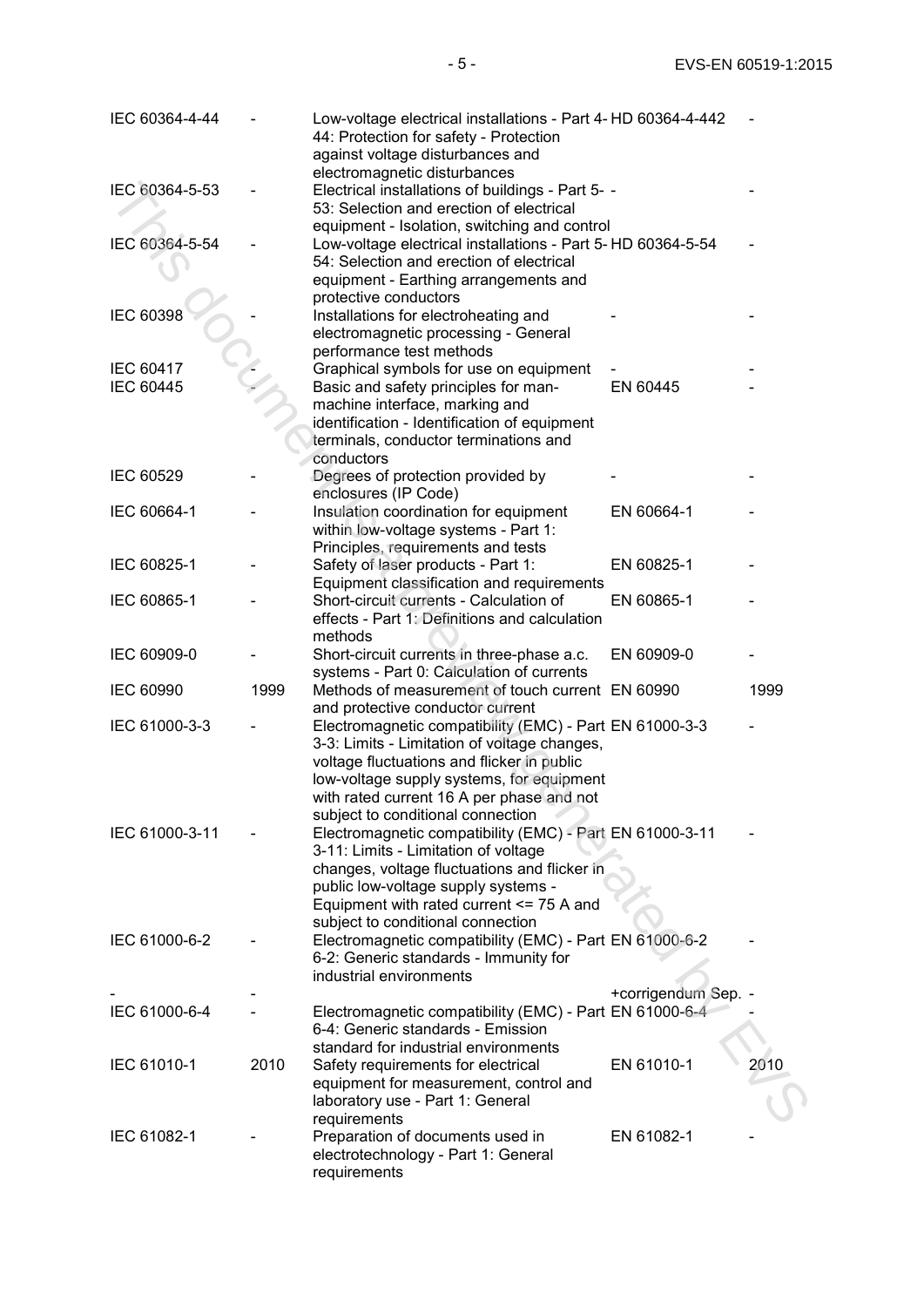| <b>IEC 61310</b> | series | Safety of machinery - Indication, marking<br>and actuation                                                                                                                                                                                                                              | EN 61310            | series |
|------------------|--------|-----------------------------------------------------------------------------------------------------------------------------------------------------------------------------------------------------------------------------------------------------------------------------------------|---------------------|--------|
| IEC 61326-3-1    |        | Electrical equipment for measurement,<br>control and laboratory use - EMC<br>requirements - Part 3-1: Immunity<br>requirements for safety-related systems<br>and for equipment intended to perform<br>safety-related functions (functional safety) -<br>General industrial applications | EN 61326-3-1        |        |
| <b>IEC 61508</b> | series | Functional safety of<br>electrical/electronic/programmable<br>electronic safety-related systems                                                                                                                                                                                         | EN 61508            | series |
| IEC 61672-1      |        | Electroacoustics - Sound level meters -<br>Part 1: Specifications                                                                                                                                                                                                                       | EN 61672-1          |        |
| IEC 61672-2      |        | Electroacoustics - Sound level meters -<br>Part 2: Pattern evaluation tests                                                                                                                                                                                                             | EN 61672-2          |        |
| IEC 61786-1      |        | Measurement of DC magnetic, AC<br>magnetic and AC electric fields from 1 Hz<br>to 100 kHz with regard to exposure of<br>human beings - Part 1: Requirements for<br>measuring instruments                                                                                                | EN 61786-1          |        |
| IEC 61786-2      |        | Measurement of low-frequency magnetic<br>and electric fields with regard to exposure<br>of human beings - Part 2: Guidance for<br>measurements                                                                                                                                          |                     |        |
| IEC 61936-1      |        | Power installations exceeding 1 kV a.c. -<br>Part 1: Common rules                                                                                                                                                                                                                       | EN 61936-1          |        |
|                  |        |                                                                                                                                                                                                                                                                                         | +AC                 |        |
|                  |        |                                                                                                                                                                                                                                                                                         | $+AC$               |        |
|                  |        |                                                                                                                                                                                                                                                                                         | $+AC$               |        |
| IEC 62061        |        | Safety of machinery - Functional safety of<br>safety-related electrical, electronic and<br>programmable electronic control systems                                                                                                                                                      | EN 62061            |        |
|                  |        |                                                                                                                                                                                                                                                                                         | +corrigendum Feb. - |        |
| IEC 62471 (mod)  | 2006   | Photobiological safety of lamps and lamp<br>systems                                                                                                                                                                                                                                     | EN 62471            | 2008   |
| IEC 82079-1      |        | Preparation of instructions for use -<br>Structuring, content and presentation - Part<br>1: General principles and detailed<br>requirements                                                                                                                                             | EN 82079-1          |        |
| IEC Guide 104    |        | The preparation of safety publications and<br>the use of basic safety publications and<br>group safety publications                                                                                                                                                                     |                     |        |
| <b>ISO 3746</b>  |        | Acoustics - Determination of sound power EN ISO 3746<br>levels and sound energy levels of noise<br>sources using sound pressure - Survey<br>method using an enveloping measurement<br>surface over a reflecting plane                                                                   |                     |        |
| ISO 3864-1       |        | Graphical symbols - Safety colours and<br>safety signs - Part-1: Design principles for<br>safety signs and safety markings                                                                                                                                                              |                     |        |
| <b>ISO 6385</b>  |        | Ergonomic principles in the design of work EN ISO 6385<br>systems                                                                                                                                                                                                                       |                     |        |
| <b>ISO 7000</b>  |        | Graphical symbols for use on equipment - -<br>Registered symbols                                                                                                                                                                                                                        |                     |        |
| ISO 12100        | 2010   | Safety of machinery - General principles<br>for design - Risk assessment and risk<br>reduction                                                                                                                                                                                          | EN ISO 12100        | 2010   |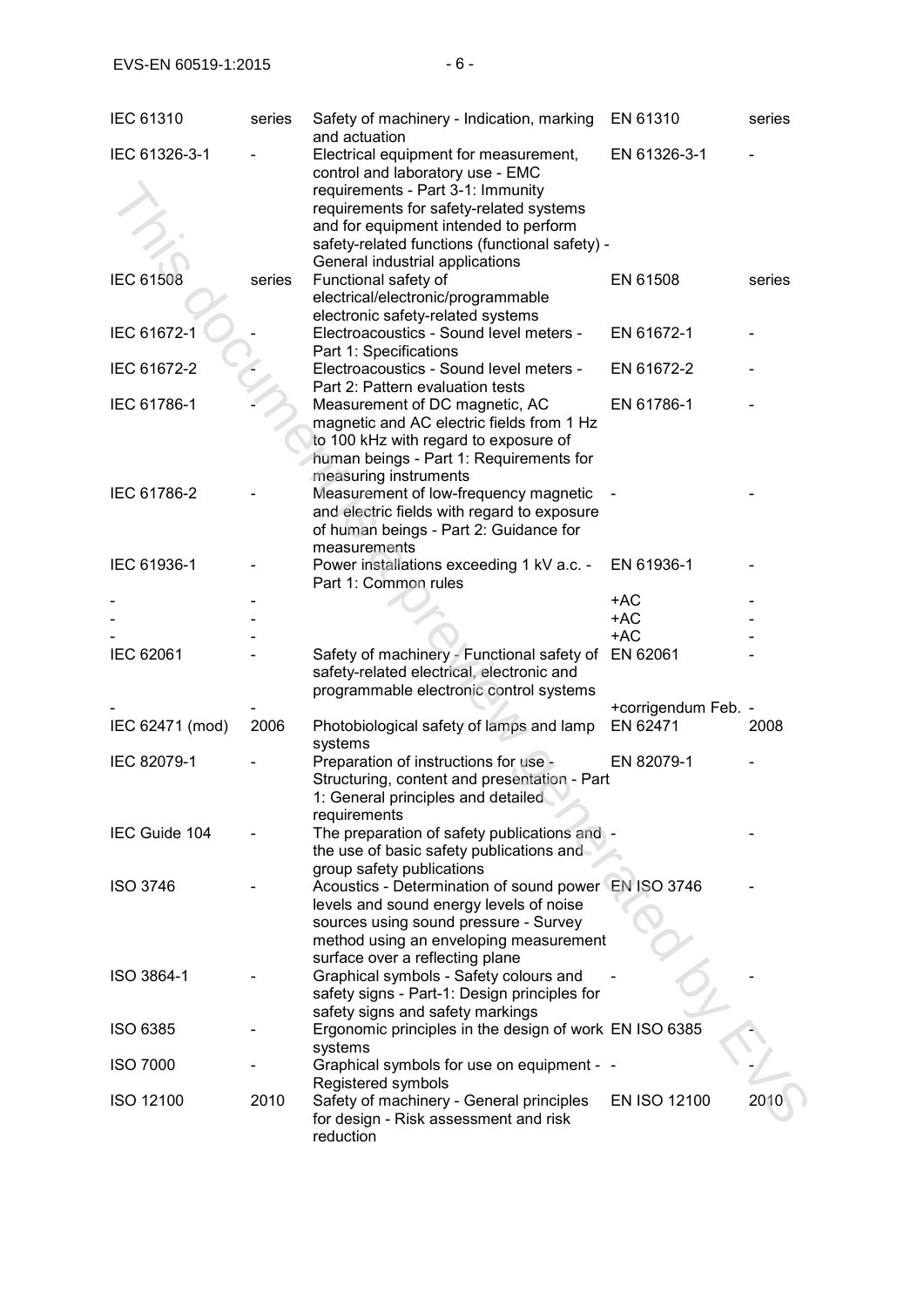| ISO 13577-1      |        | Industrial furnaces and associated<br>processing equipment - Safety - Part 1:<br>General requirements                                                                                                        |                     |        |
|------------------|--------|--------------------------------------------------------------------------------------------------------------------------------------------------------------------------------------------------------------|---------------------|--------|
| ISO 13577-2      |        | Industrial furnaces and associated<br>processing equipment - Safety - Part 2:<br>Combustion and fuel handling systems                                                                                        |                     |        |
| ISO 13732-1      |        | Ergonomics of the thermal environment -<br>Methods for the assessment of human<br>responses to contact with surfaces - Part 1:<br>Hot surfaces                                                               | EN ISO 13732-1      |        |
| ISO 13849        | series | Safety of machinery - Safety-related parts EN ISO 13849<br>of control systems                                                                                                                                |                     | series |
| <b>ISO 13850</b> |        | Safety of machinery - Emergency stop -<br>Principles for design                                                                                                                                              | <b>EN ISO 13850</b> |        |
| ISO 13855        |        | Safety of machinery - Positioning of<br>safeguards with respect to the approach<br>speeds of parts of the human body                                                                                         | <b>EN ISO 13855</b> |        |
| <b>ISO 13857</b> |        | Safety of machinery - Safety distances to<br>prevent hazard zones being reached by                                                                                                                           | EN ISO 13857        |        |
| <b>ISO 14119</b> |        | upper and lower limbs<br>Safety of machinery - Interlocking devices -<br>associated with guards - Principles for                                                                                             |                     |        |
| <b>ISO 14120</b> |        | design and selection<br>Safety of machinery - Guards - General<br>requirements for the design and                                                                                                            |                     |        |
| <b>ISO 14159</b> |        | construction of fixed and movable guards<br>Safety of machinery - Hygiene                                                                                                                                    | EN ISO 14159        |        |
| <b>ISO 19353</b> |        | requirements for the design of machinery<br>Safety of machinery - Fire prevention and                                                                                                                        |                     |        |
| IEC/TR 61000-3-6 |        | protection<br>Electromagnetic compatibility (EMC) - Part -<br>3-6: Limits - Assessment of emission limits<br>for the connection of distorting installations<br>to MV, HV and EHV power systems               |                     |        |
| IEC/TS 61000-3-5 |        | Electromagnetic compatibility (EMC) - Part -<br>3-5: Limits - Limitation of voltage<br>fluctuations and flicker in low-voltage<br>power supply systems for equipment with<br>rated current greater than 75 A |                     |        |
| ISO/IEC Guide 51 |        | Safety aspects - Guidelines for their<br>inclusion in standards                                                                                                                                              |                     |        |
| CISPR 11         |        | Industrial, scientific and medical equipment EN 55011<br>- Radio-frequency disturbance<br>characteristics - Limits and methods of<br>measurement                                                             |                     |        |
|                  |        |                                                                                                                                                                                                              |                     |        |
|                  |        |                                                                                                                                                                                                              |                     |        |
|                  |        |                                                                                                                                                                                                              |                     |        |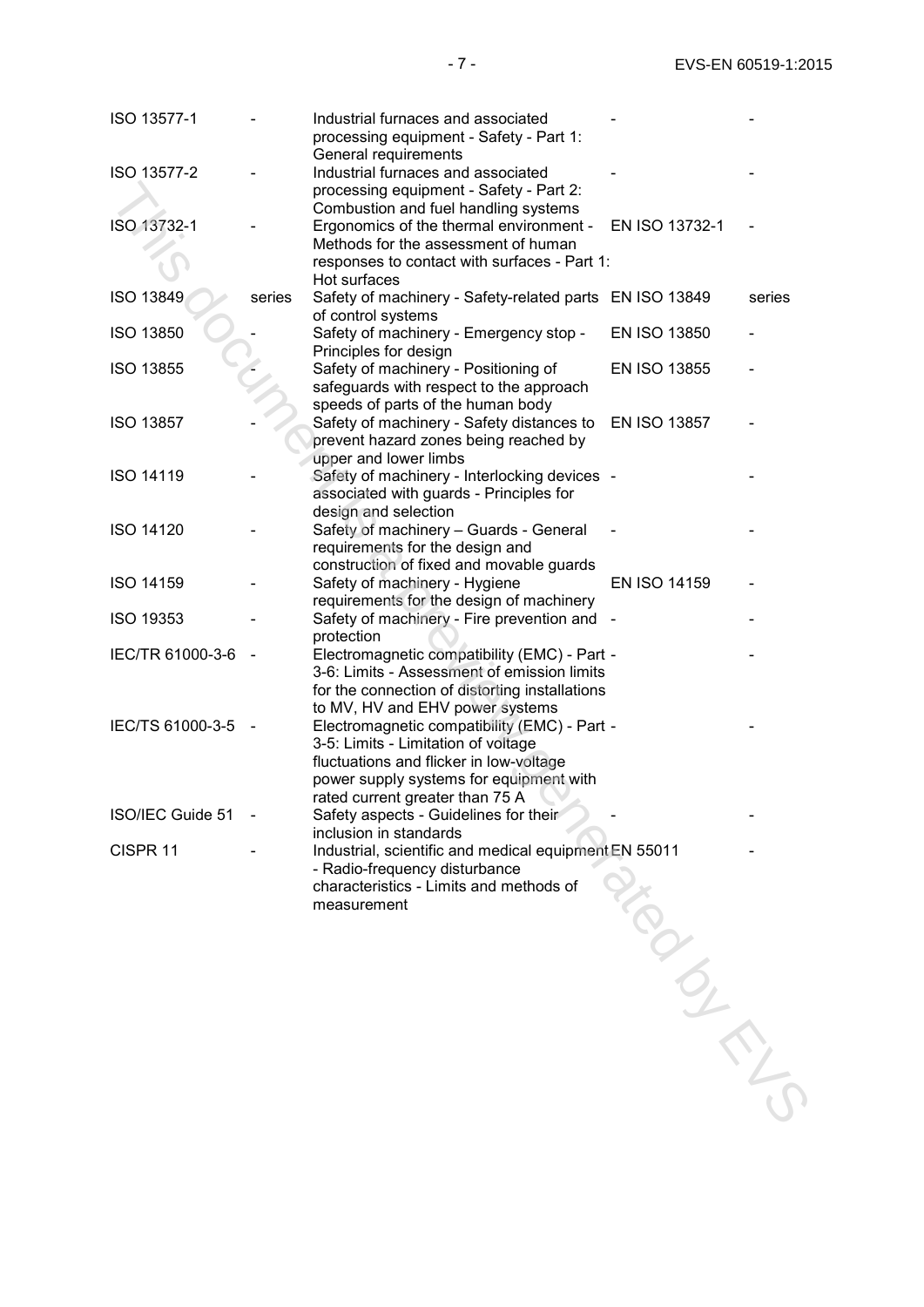## **Annex ZZ**

#### (informative)

#### **Coverage of Essential Requirements of EU Directive 2006/42/EC**

This European Standard has been prepared under a mandate given to CENELEC by the European Commission and the European Free Trade Association and within its scope the standard covers all relevant essential requirements as given in the EU Directive 2006/42/EC (Machinery Directive).

Compliance with this standard provides one means of conformity with the specified essential requirements of the Directive concerned.

**WARNING: Other requirements and other EU Directives may be applicable to the products falling within the scope of this standard.**

This durange Standard has burean prepared under a membride ojeen is CENdELEC by the European Finance in The Company Finance and which is a conject EC to the European Finance in the Company of the Company of the Company of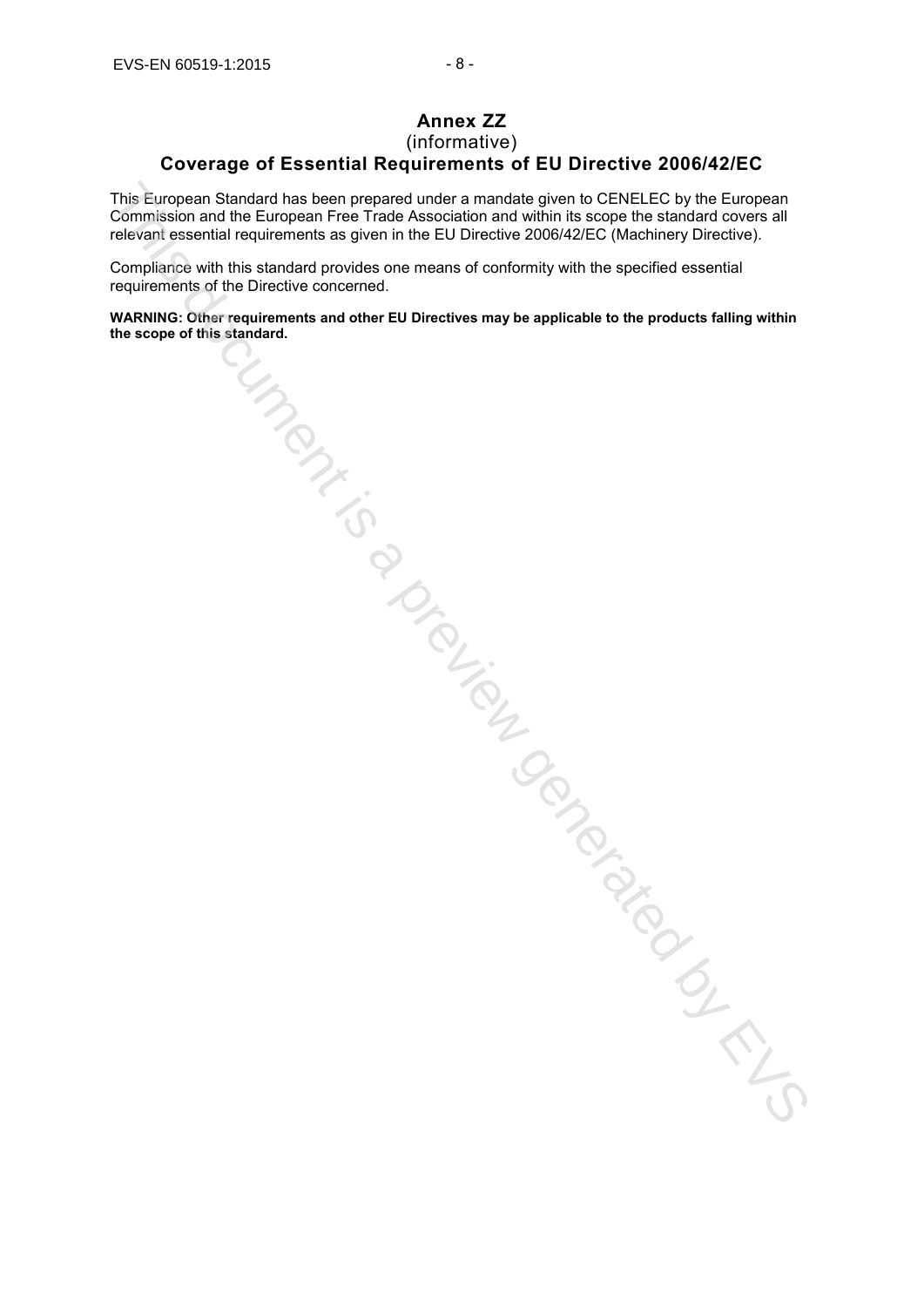#### **CONTENTS**

| 1.             |         |                                                                            |     |  |  |  |
|----------------|---------|----------------------------------------------------------------------------|-----|--|--|--|
|                | $1.1$ ( |                                                                            |     |  |  |  |
|                | 1.2     |                                                                            |     |  |  |  |
| 2              |         |                                                                            |     |  |  |  |
| 3              |         |                                                                            |     |  |  |  |
|                | 3.1     |                                                                            |     |  |  |  |
|                | 3.2     |                                                                            |     |  |  |  |
|                | 3.3     |                                                                            |     |  |  |  |
|                | 3.4     |                                                                            |     |  |  |  |
|                | 3.5     |                                                                            |     |  |  |  |
| 4              |         |                                                                            |     |  |  |  |
|                | 4.1     |                                                                            |     |  |  |  |
|                | 4.2     |                                                                            |     |  |  |  |
|                | 4.3     |                                                                            |     |  |  |  |
|                | 4.3.1   |                                                                            |     |  |  |  |
|                | 4.3.2   |                                                                            |     |  |  |  |
|                | 4.4     |                                                                            |     |  |  |  |
|                | 4.4.1   |                                                                            |     |  |  |  |
|                | 4.4.2   |                                                                            |     |  |  |  |
|                | 4.4.3   |                                                                            |     |  |  |  |
| 5              |         |                                                                            |     |  |  |  |
| 6              |         |                                                                            |     |  |  |  |
|                | 6.1     |                                                                            |     |  |  |  |
|                | 6.2     |                                                                            |     |  |  |  |
|                | 6.3     | Physical environment and operating conditions for the installation as such |     |  |  |  |
|                |         |                                                                            |     |  |  |  |
|                | 6.4     | Physical environment and operating conditions for electrical equipment     | .29 |  |  |  |
|                | 6.5     |                                                                            |     |  |  |  |
|                | 6.6     |                                                                            |     |  |  |  |
|                | 6.7     |                                                                            |     |  |  |  |
|                | 6.8     |                                                                            |     |  |  |  |
|                | 6.9     |                                                                            |     |  |  |  |
|                | 6.10    |                                                                            |     |  |  |  |
| $\overline{7}$ |         |                                                                            |     |  |  |  |
|                | 7.1     |                                                                            |     |  |  |  |
|                | 7.2     |                                                                            |     |  |  |  |
|                | 7.3     |                                                                            |     |  |  |  |
|                | 7.4     |                                                                            |     |  |  |  |
|                | 7.5     |                                                                            |     |  |  |  |
|                | 7.6     |                                                                            |     |  |  |  |
|                | 7.7     | Additional provisions for fault protection for frequencies above 200 Hz 37 |     |  |  |  |
|                | 7.8     |                                                                            |     |  |  |  |
|                | 7.9     |                                                                            |     |  |  |  |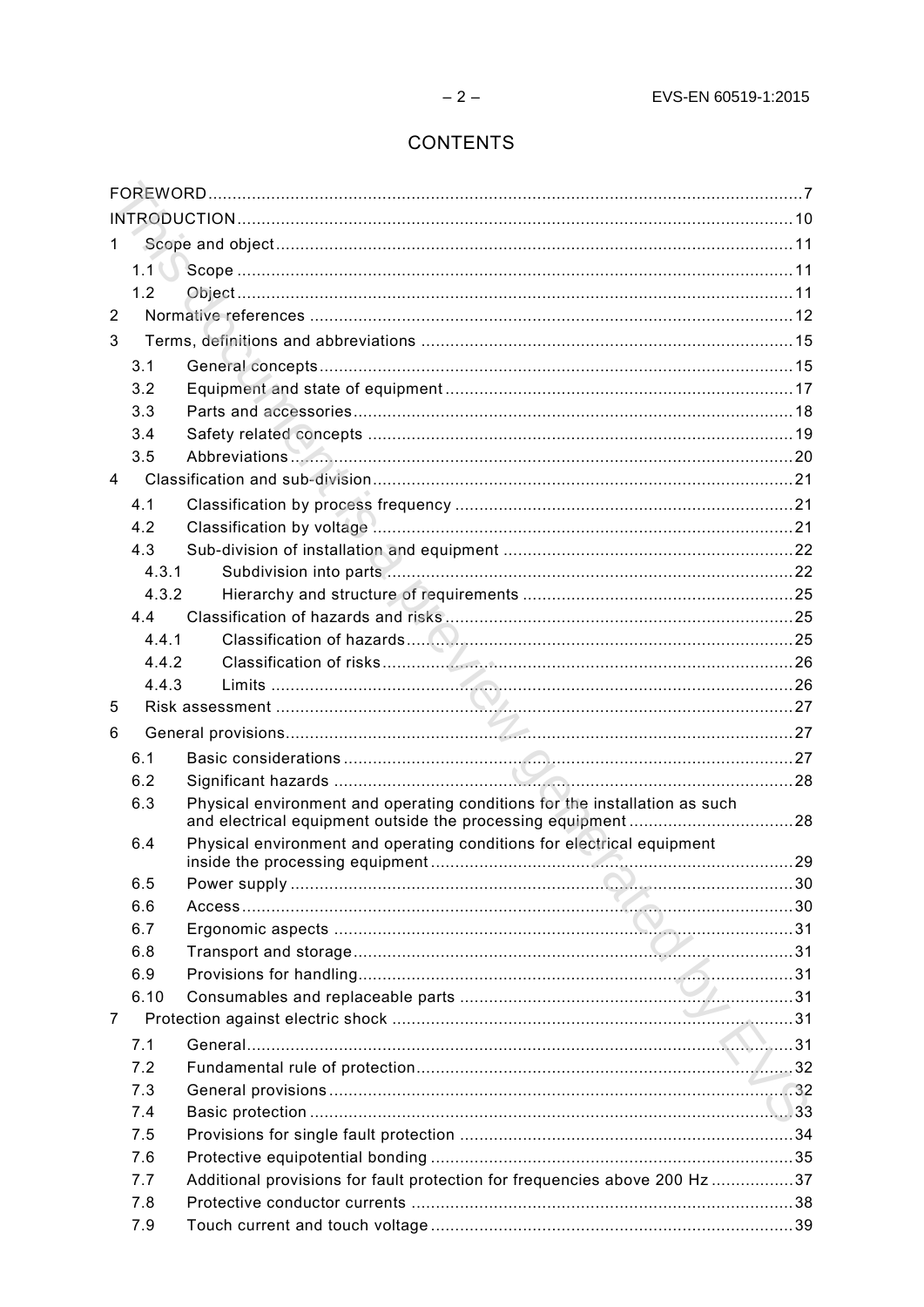|    | 7.10  |                                                                        |  |
|----|-------|------------------------------------------------------------------------|--|
|    | 7.11  |                                                                        |  |
| 8  |       | Protection against hazards caused by electric or magnetic nearfields40 |  |
|    | 8.1   |                                                                        |  |
|    | 8.2   |                                                                        |  |
|    | 8.3   |                                                                        |  |
|    | 8.4   |                                                                        |  |
|    | 8.5   |                                                                        |  |
| 9  |       |                                                                        |  |
|    | 9.1   |                                                                        |  |
|    | 9.2   |                                                                        |  |
|    | 9.3   |                                                                        |  |
|    | 9.4   |                                                                        |  |
|    | 9.5   |                                                                        |  |
|    |       |                                                                        |  |
|    | 10.1  |                                                                        |  |
|    | 10.2  |                                                                        |  |
|    | 10.3  |                                                                        |  |
|    | 10.4  |                                                                        |  |
|    | 10.5  |                                                                        |  |
|    | 10.6  |                                                                        |  |
| 11 |       |                                                                        |  |
| 12 |       |                                                                        |  |
|    | 12.1  |                                                                        |  |
|    | 12.2  |                                                                        |  |
|    | 12.3  |                                                                        |  |
|    |       |                                                                        |  |
|    | 13.1  |                                                                        |  |
|    | 13.2  |                                                                        |  |
|    | 13.3  | Connection to the electrical supply network and internal connections50 |  |
|    | 13.4  |                                                                        |  |
|    | 13.5  |                                                                        |  |
|    | 13.6  |                                                                        |  |
|    | 13.7  |                                                                        |  |
|    | 13.8  |                                                                        |  |
|    | 13.9  |                                                                        |  |
|    | 13.10 |                                                                        |  |
|    |       |                                                                        |  |
|    | 14.1  |                                                                        |  |
|    | 14.2  |                                                                        |  |
|    | 14.3  |                                                                        |  |
|    | 14.4  |                                                                        |  |
|    | 14.5  |                                                                        |  |
|    | 14.6  |                                                                        |  |
|    | 14.7  |                                                                        |  |
|    | 14.8  |                                                                        |  |
| 15 |       |                                                                        |  |
| 16 |       |                                                                        |  |
|    |       |                                                                        |  |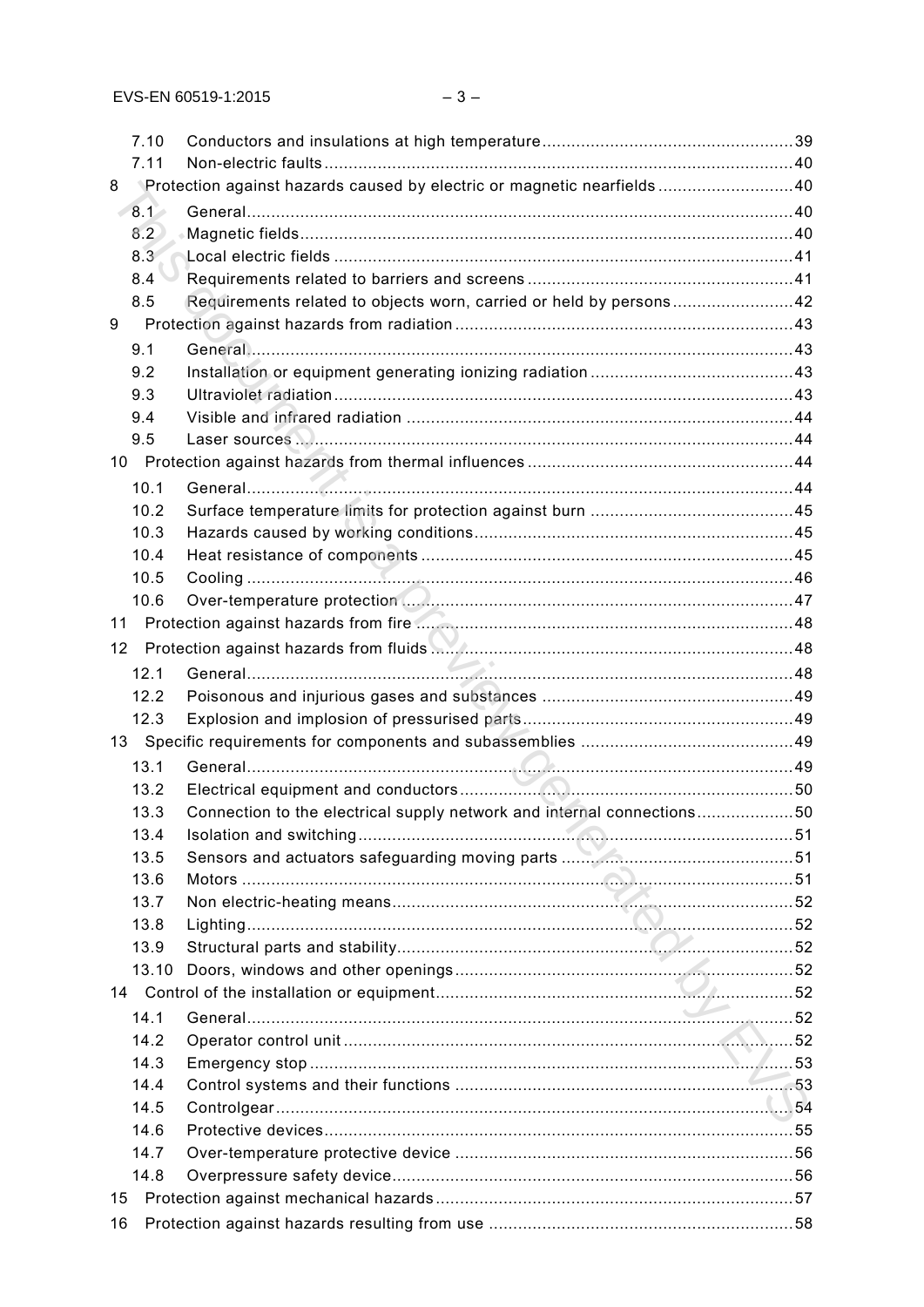| 16.1         | Particular hazards in processing of food, feed, cosmetics and similar                 |  |
|--------------|---------------------------------------------------------------------------------------|--|
|              |                                                                                       |  |
| 16.2         |                                                                                       |  |
| 16.3         | Particular hazards in electroheating and electromagnetic processing58                 |  |
| 16.4         |                                                                                       |  |
|              |                                                                                       |  |
|              |                                                                                       |  |
| 17.2         |                                                                                       |  |
|              |                                                                                       |  |
| 18.1         |                                                                                       |  |
| 18.2         |                                                                                       |  |
| 18.3         | Verification of conformity with limits for electric or magnetic fields 61             |  |
| 18.4         |                                                                                       |  |
| 18.5         |                                                                                       |  |
| 18.6         |                                                                                       |  |
| 18.6.1       |                                                                                       |  |
| 18.6.2       |                                                                                       |  |
| 18.6.3       |                                                                                       |  |
| 18.6.4       |                                                                                       |  |
| 18.6.5       |                                                                                       |  |
| 18.6.6       | Measurement of coherent optical radiation including emission from                     |  |
| 18.6.7       |                                                                                       |  |
| 18.6.8       |                                                                                       |  |
| 18.7         |                                                                                       |  |
| 18.7.1       |                                                                                       |  |
| 18.7.2       |                                                                                       |  |
| 18.7.3       |                                                                                       |  |
| 18.7.4       |                                                                                       |  |
| 18.8         |                                                                                       |  |
| 18.8.1       |                                                                                       |  |
| 18.8.2       |                                                                                       |  |
| 18.8.3       |                                                                                       |  |
| 19           |                                                                                       |  |
| 19.1         |                                                                                       |  |
| 19.2         |                                                                                       |  |
| 19.3         |                                                                                       |  |
| 19.4         |                                                                                       |  |
| 19.5         | Instruction handbook(s) / installation, commissioning, operation,                     |  |
|              |                                                                                       |  |
|              | N 7<br>Annex B (informative) Electric and magnetic fields, touch currents - limits of |  |
|              |                                                                                       |  |
| B.1          |                                                                                       |  |
| B.1.1        |                                                                                       |  |
| <b>B.1.2</b> |                                                                                       |  |
| <b>B.1.3</b> |                                                                                       |  |
| <b>B.1.4</b> |                                                                                       |  |
| B.2          |                                                                                       |  |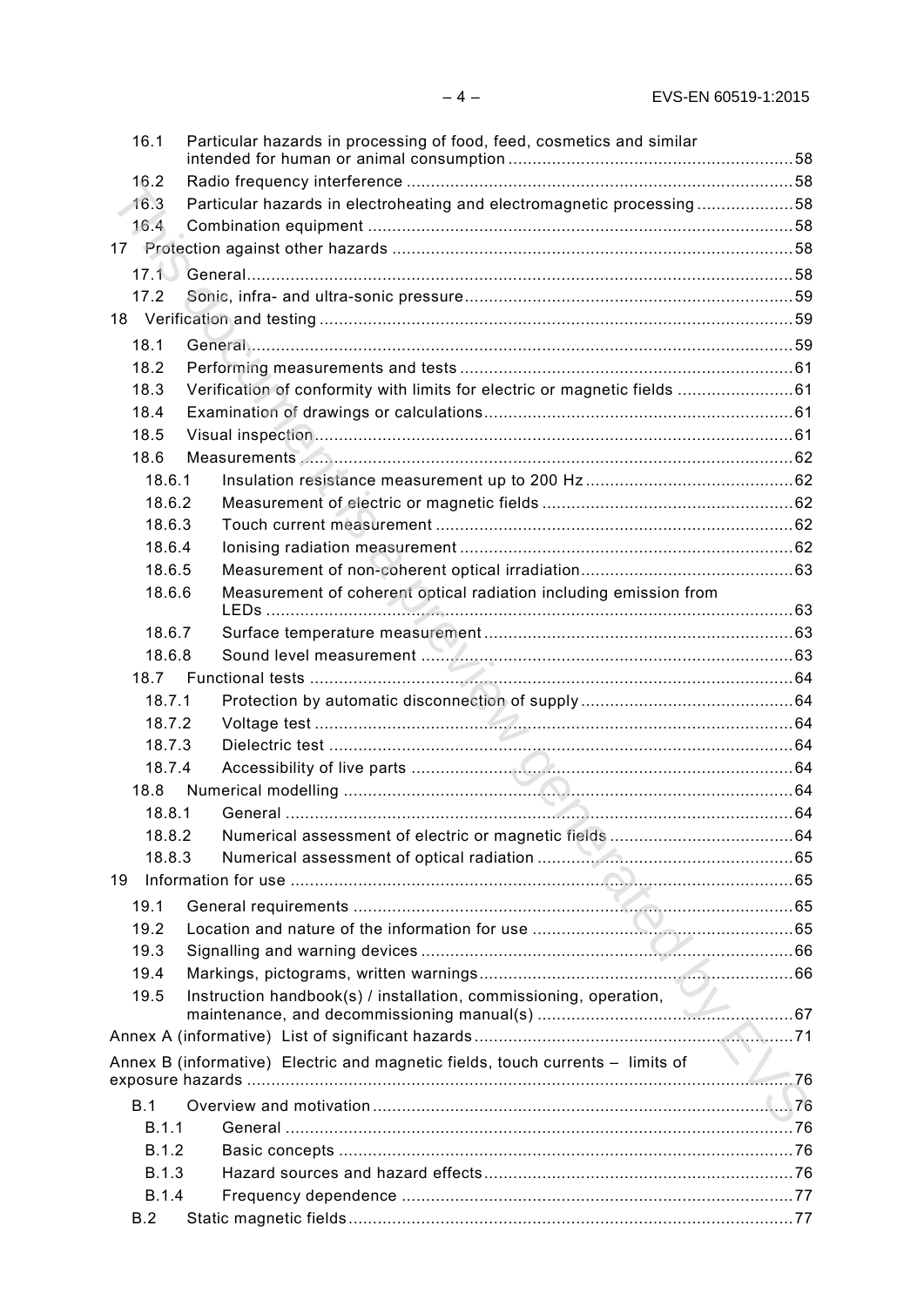| B.3          |  |
|--------------|--|
| B.3.1        |  |
| <b>B.3.2</b> |  |
| <b>B.3.3</b> |  |
|              |  |
|              |  |
| B.5.1        |  |
| B.5.2        |  |
| B.6<br>B.6.1 |  |
| B.6.2        |  |
| B.6.3        |  |
| B.6.4        |  |
| B.6.5        |  |
|              |  |
| C.1          |  |
| C.2          |  |
| C.3          |  |
| C.3.1        |  |
| C.3.2        |  |
| C.3.3        |  |
| C.3.4        |  |
| C.3.5        |  |
| C.3.6        |  |
|              |  |
| D.1          |  |
| D.2          |  |
| D.3          |  |
| D.4          |  |
| D.5          |  |
|              |  |
| E.1          |  |
| E.2          |  |
|              |  |
| F.1          |  |
| F.2          |  |
| F.3          |  |
| F.4          |  |
|              |  |
|              |  |
|              |  |
|              |  |
|              |  |
|              |  |
|              |  |
|              |  |
|              |  |
|              |  |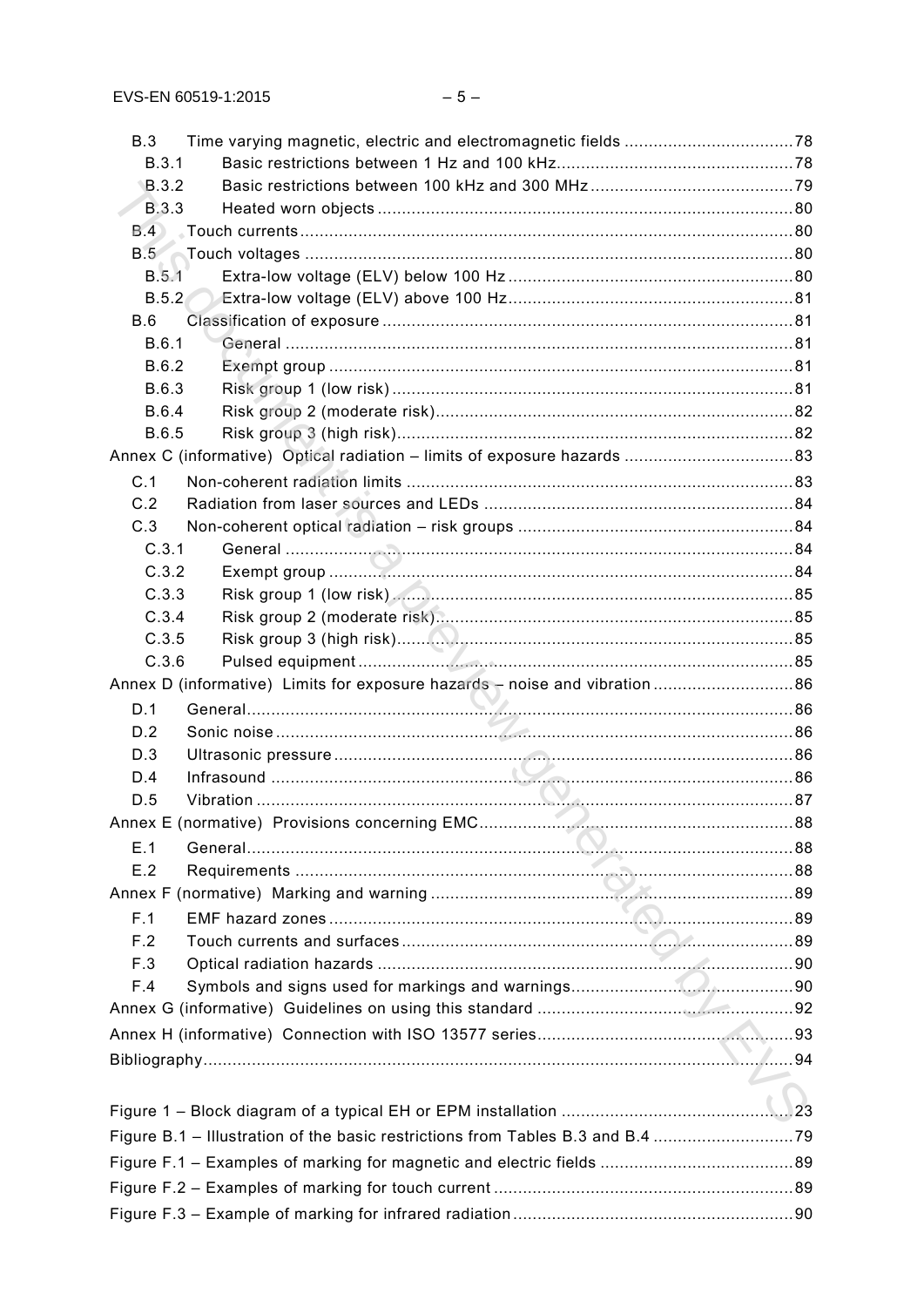| Table 1 – Equipment, process frequency and safety-relevant frequency limits 21          |  |
|-----------------------------------------------------------------------------------------|--|
| Table 2 - Typical EH or EPM installation - listing of parts and references 24           |  |
|                                                                                         |  |
|                                                                                         |  |
|                                                                                         |  |
|                                                                                         |  |
| Table B.1 - ICNIRP and IEEE limits of exposure to static magnetic fields 77             |  |
| Table B.2 - ICNIRP basic restrictions for internal electric fields in human tissue in   |  |
| Table B.3 - IEEE basic restrictions for internal electric fields in human tissue in the |  |
| Table B.4 - Specific absorption rate (SAR) and power flux density basic restrictions    |  |
|                                                                                         |  |
| Table C.1 - Exposure limits in the ultraviolet, visible and infrared, irradiance based  |  |
|                                                                                         |  |
| Table C.3 - Risk group classification of equipment by emission of optical radiation 84  |  |
| Table F.4 – Examples of symbols and signs for use in EH or EPM installations 91         |  |
| ion is in the composition<br>TON BIGO                                                   |  |
|                                                                                         |  |